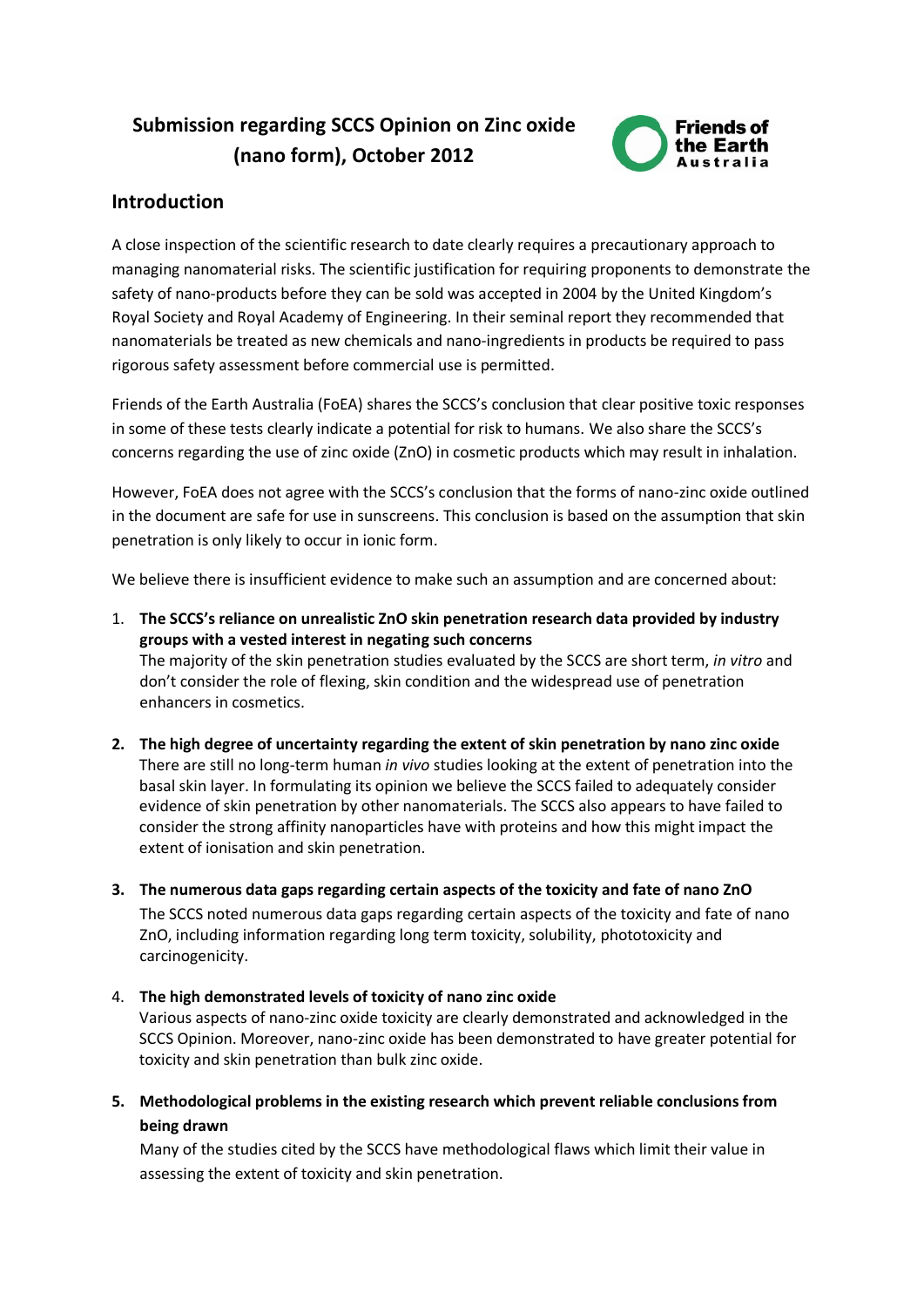More detailed comments on specific sections follow.

# **3.3. Toxicological evaluation**

The toxicity of nano-zinc oxide is clearly demonstrated and acknowledged in the SCCS Opinion. Moreover, nano-zinc oxide has been demonstrated to pose higher potential for toxicity and skin penetration.

Examples of the toxicity of ZnO include:

- Acute oral toxicity (p. 30)
	- o alarmingly, it was found *"The incidences of microscopic lesions in the liver, pancreas, heart and stomach were higher at lower doses of nano-size zinc oxide compared to higher doses,"* and that *"The nano-sized ZnO induced toxicity at the lowest dose investigated (5 mg/kg body weight)."*
- Local effects in the lung (p. 57)
- Human cell genotoxicity (p. 62)
- Cytotoxicity (p.87)
	- o Oxidative stress markers were increased at a dose of 0.008 μg/mL exposure.
- Liver toxicity (p. 93)
	- o *"it can be concluded that based on the observations on serum liver enzyme levels and histopathology, the systemic availability of either ZnO nanoparticles or Zn ions has the potential to induce liver toxicity."*

It appears from the evidence presented that micro-scale ZnO, whilst demonstrating some similar toxic effects to nano ZnO, has lower overall toxicity than nano-ZnO:

*"As far as evaluated in the toxicity testing, micro-sized ZnO has been shown to induce either similar toxic effects (in terms of general toxicity, lung toxicity after inhalation, uptake from gastroIntestinal-tract, serum liver enzyme presence) or lower toxic effects (in terms of genotoxicity, liver histopathology) when compared to nano-sized ZnO."* (p. 98)

#### **Free radical production**

The capacity for nanomaterials to create free radicals (reactive oxygen species) is well recognised.<sup>1</sup> As we reduce the size of particles, the larger relative surface area increases the potential for free radical production which can damage proteins and DNA. A study cited in the SCCS Opinion found that when zinc oxide was applied topically to rats over a 28 day period there was:

*"a significant decrease in the collagen content of the skin and the tail in all the nano ZnO treated groups of rats compared to the control, as well as with the micro-sized zinc oxide treated groups."* (p.59)

It was suggested that this effect was due to:

*"potential skin penetration of ZnO nanoparticles due to partial dissolution, followed by induction of reactive oxygen species"* (p.59)

 <sup>1</sup> Tran D and Salmon R. (2010) Potential photocarcinogenic effects of nanoparticle sunscreens. *Austral J Dermatol* **<sup>52</sup>**(1):1- 6; Newman M, Stotland M, EllisJ. 2009. The safety of nanosized particles in titanium dioxide and zinc oxide based sunscreens. *J Am Acad Dermatol* **61**: 685-92[, http://www.idlc.com.au/pdf/IDLC-Final-nanoparticle-sunblock-lecture.pdf](http://www.idlc.com.au/pdf/IDLC-Final-nanoparticle-sunblock-lecture.pdf)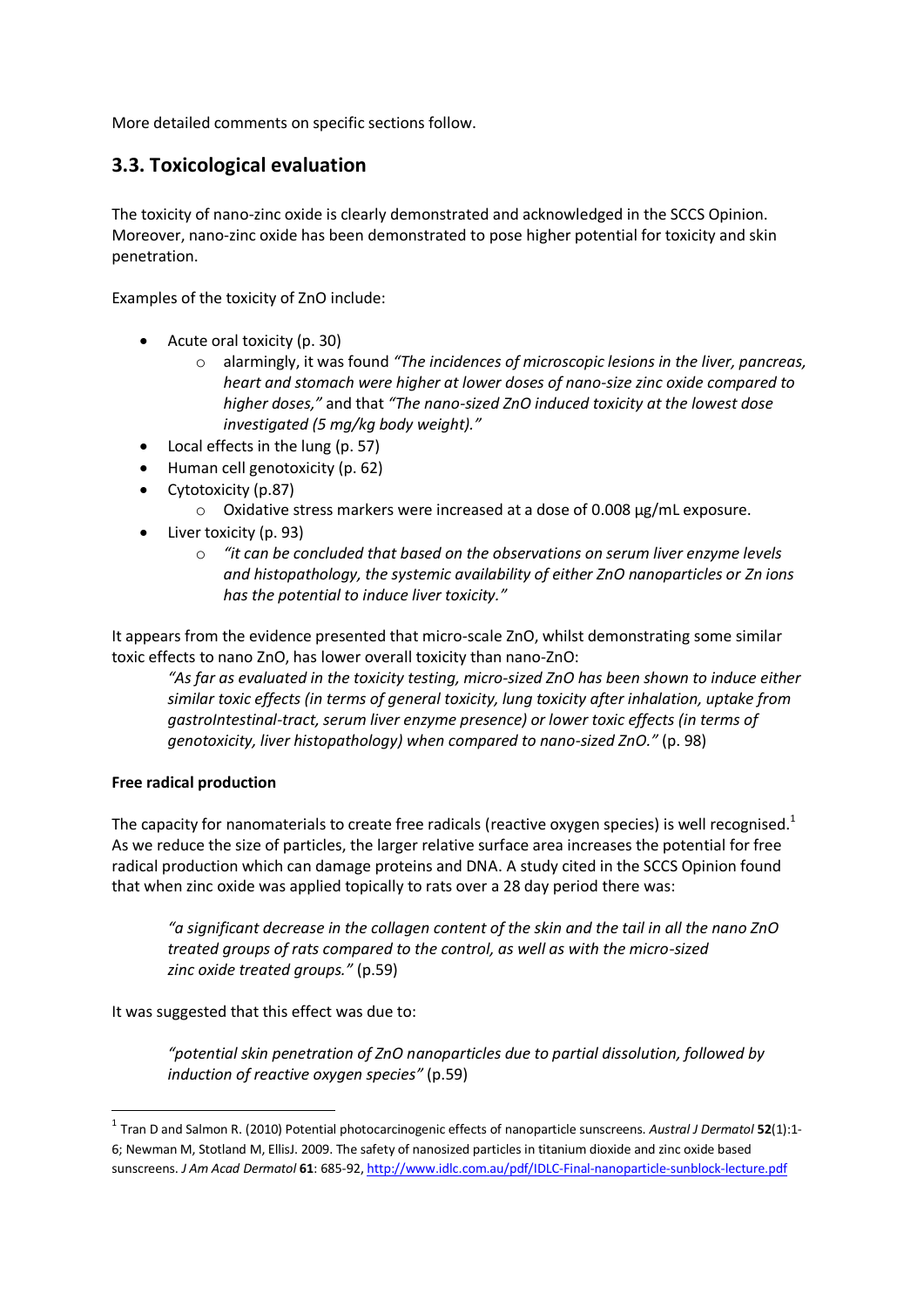Nano ZnO was also found to induce DNA damage in human epidermal cells.<sup>2</sup> Another study found that nano zinc oxide induced DNA damage in human nasal mucosal cells whilst bulk zinc oxide didn't. $3$  Another study concluded that:

*"repetitive exposure to low concentrations of ZnO nanoparticles results in persistent or ongoing DNA damage."<sup>4</sup>*

### **Phototoxicity/photoirritation and photosensitisation**

The SCCS Opinion notes that a 2006 study using Chinese Hamster lung cells found that treatment with UV light resulted in an increased susceptibility of the cells to DNA damage by nano zinc oxide.<sup>5</sup> Similar results were observed using Chinese Hamster ovary cells (p. 75). FoEA is therefore concerned that no further studies on phototoxicity/photoirritation and photosensitisation have been submitted since (p. 69).

### **Carcinogenicity**

The leader of CSIRO's Nanosafety group warned in 2008 that in a worst-case scenario, nanoingredients in sunscreens could cause skin cancer.<sup>6</sup> It is therefore deeply concerning that no data was available regarding the carcinogenicity of ZnO, given the known capacity of nanomaterials to damage DNA.<sup>7</sup>

# **3.3.4 Dermal/percutaneous absorption**

This section relies almost exclusively on *in vitro* human and non-human skin studies. There have still been no long-term studies examining the extent to which nano zinc oxide penetrates the skin and remains in the particle form. A precautionary approach should dictate that until these studies are performed, nano zinc oxide should not be deemed 'safe'. Data gaps should not be used as an excuse for regulatory inaction.

### **Existing skin penetration studies are inadequate**

FoEA is concerned about the SCCS's over-reliance on ZnO skin penetration research data provided by industry groups with a vested interest in negating concerns. A literature review by the Australian Therapeutic Goods Administration in 2009 found that most studies to date have found no or limited skin penetration by nano-ingredients. However, serious limitations in these studies prevent us concluding that skin absorption does not occur. The European Union's Scientific Committee on Consumer Products has warned that existing research into skin penetration by nano-ingredients is

<sup>&</sup>lt;sup>2</sup> Sharma *et al* (2009) cited in SCCS (2012) Opinion on zinc oxide (nano form) p.62; SCCS (2012) p. 94.

 $3$  Hackenberg et al (2011a) cited in SCCS (2012) p.64.

 $4$  Hackenberg et al (2011b) cited in SCCS (2012) p.66.

<sup>&</sup>lt;sup>5</sup> Shiseido (2006). Photo-chromosomal aberration test of FINEX-50 ZnO with cultured mammalian cells. Safety Assessment Group, Quality Assessment Center, Shiseido Co. Ltd., Japan, 31 August 2006, cited in SCCS (2012)

<sup>6</sup> Safety concerns over high-tech sunscreens, http://www.abc.net.au/7.30/content/2008/s2449409.htm

<sup>7</sup> Tran D and Salmon R. (2010)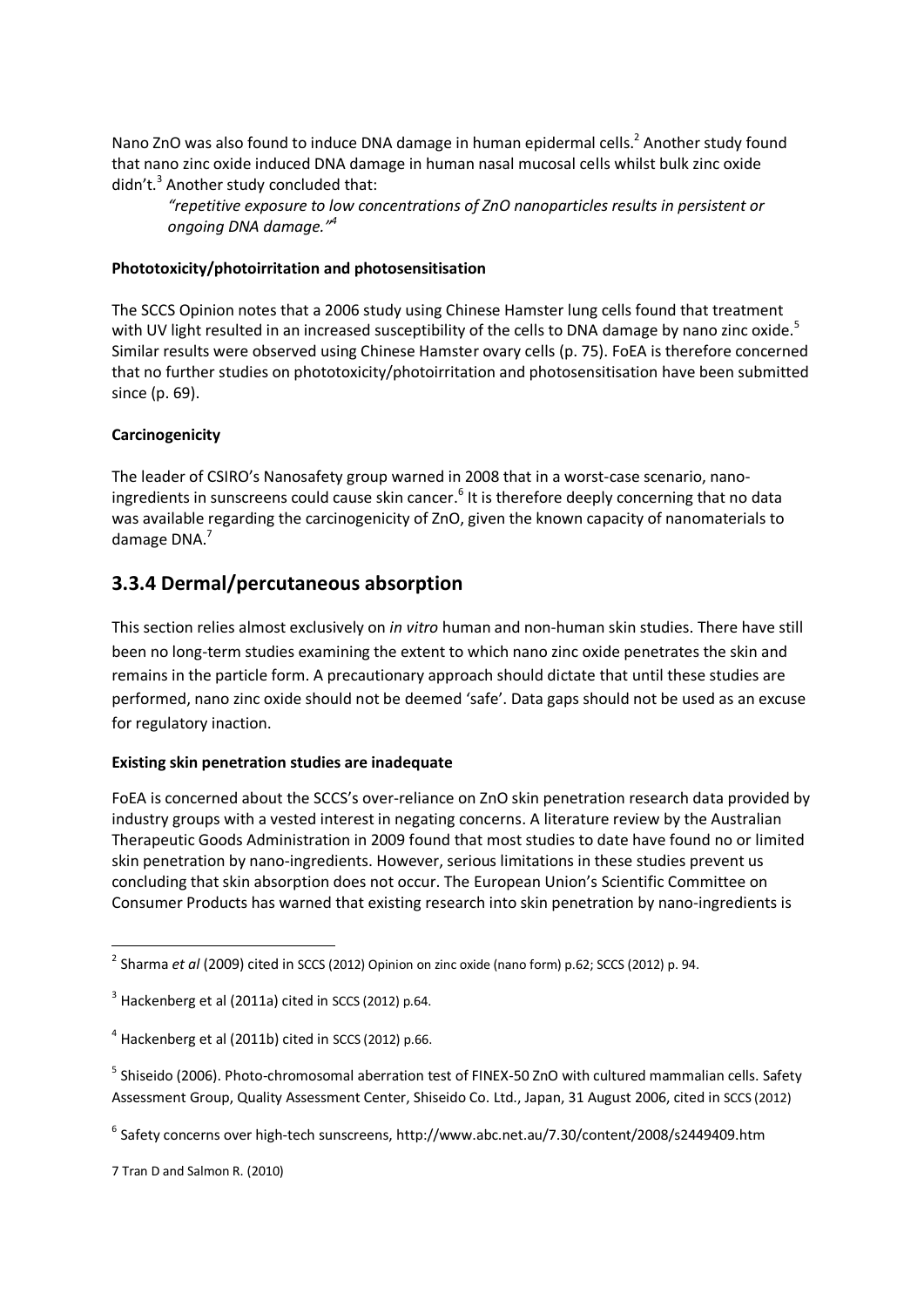inadequate and that further studies "taking into account abnormal skin conditions and the possible impact of mechanical effects on skin penetration need to be undertaken"<sup>8</sup>, yet no research data addressing the role of abnormal skin condition in potential ZnO penetration is presented in this opinion.

Many existing skin penetration studies are deficient because they:

- **Are overwhelmingly short term, often 24 hours**
- **Mostly based on excised skin** *in vitro*, where there is no movement or blood circulation
- **Fail to consider the role of skin condition** (e.g. eczema, acne, sunburn, children with thinner skin) and,
- **Do not assess the role of penetration enhancers**, despite the prevalence of these substances in sunscreens, cosmetics and workplaces

Recent peer-reviewed literature reviews have emphasised that these deficiencies limit the relevance of earlier skin penetration studies to 'real life' scenarios and prevent any reliable conclusion about skin penetration by nano-ingredients.<sup>9</sup> These shortcomings were present in most of the skin penetration studies presented in the Opinion. Only three *in vivo* studies were included:

- Filipe, 2009
	- o 2 48 hr exposure
	- o ZnO nanoparticles observed in the pilosebaceous follicles, but no penetration detected into viable skin tissue
- Zvyagin, 2008
	- o 2 24 hr exposure
	- o nano-ZnO remained either on the skin surface or stratum corneum
- Gulson, 2010
	- o Sampling each 24 hrs for 5 days
	- $\circ$  Radiolabelled <sup>68</sup>Zn not detected in blood of volunteers until the end of day 2, after 4 applications of sunscreen.
	- o Levels of Zn were still increasing at the final (day 5) sampling point

Gulson *et al* emphasise that they first identified radio isotope labelled zinc in blood samples at the end of the second day of their longer term study, after 4 applications of sunscreen.<sup>10</sup> This study therefore raises serious questions regarding the validity of all the other dermal penetration studies relied on by the SCCS in formulating its Opinion –since these all concluded within a 48 hour period. More long-term studies are clearly needed to assess the extent to which nano-ingredients penetrate the skin and to determine their fate if they do.

In a subsequent publication Gulson *et al* explain "The unexpected increase in 68Zn after ceasing sunscreen application [Day 5] may be attributed to:

<sup>-</sup>8 SCCP (2007) Opinion on safety of nanomaterials in cosmetic products. European Commission. Available at: [http://ec.europa.eu/health/ph\\_risk/committees/04\\_sccp/docs/sccp\\_o\\_123.pdf](http://ec.europa.eu/health/ph_risk/committees/04_sccp/docs/sccp_o_123.pdf)

<sup>9</sup> Tran D &Salmon R. (2010); Newman M, Stotland M, EllisJ. (2009) The safety of nanosized particles in titanium dioxide and zinc oxide based sunscreens. *J Am Acad Dermatol* **61**: 685-92.

<sup>10</sup> Gulson B, McCall M, Korsch M, Gomez L, Casey P, Oytam Y, Taylor A, Kinsley L and G Greenoak (2010) Small amounts of zinc from zinc oxide particles in sunscreens applied outdoors are absorbed through human skin. *Toxicol Sci* **118** (1): 140- 149.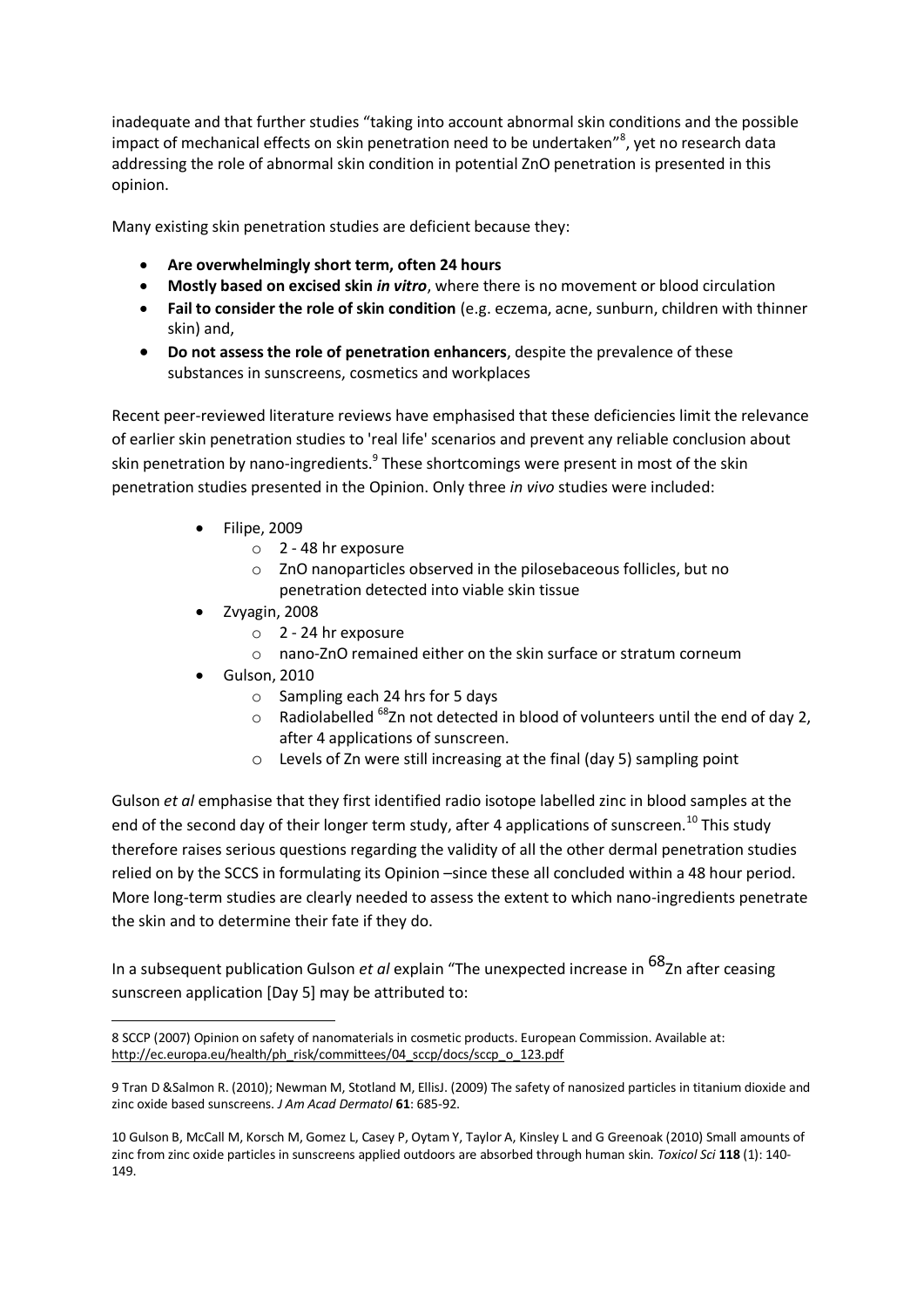- substantivity (the binding and retention of residues in the lower epidermis or dermis potentially acting as a long-term chemical reservoir;
- the accumulation of the formulation in hair follicles, skin folds or sweat glands; or
- sequestration into, and later release from, bodily compartments such as the liver or  $m$ uscle. $^{11}$

### **Peer-reviewed studies now demonstrate that skin penetration can occur**

The Gulson 2010 study found small amounts of zinc from sunscreen in the blood and urine of human trial participants<sup>12</sup>. The study used live human volunteers and was carried out over 5 days, with follow up testing for at least six days. The study was not able to show whether the zinc was absorbed in particle or ionic form, so this requires further research. Another limitation of the study was the poor control used (the 'bulk' zinc control had an average particle size of 110 nm and many particles smaller than 100 nm, meaning that there could not be effective comparison between nano and 'nonnano' zinc uptake). Nonetheless, this study shows that skin uptake of ingredients from sunscreen applied to intact skin does occur in some form. The results of a separate pilot study conducted as a prelude to this study have since been published. This new publication also showed that small amounts of zinc from sunscreen were detectable in blood and urine<sup>13</sup>. It is uncertain why the SCCS opinion did not include this research publication, since it has been available online from 7 February, 2012.

Several other peer-reviewed studies have shown skin penetration by other types of nanomaterials. Quantum dots and fullerenes can penetrate skin<sup>14</sup>, especially if skin is flexed<sup>15</sup> (as during exercise) or exposed to 'penetration enhancers' which can be found in some cosmetics.<sup>16</sup>. A 2003 study by the United States National Institute for Occupational Safety and Health<sup>17</sup> found that when accompanied by repetitive skin flexing, inert fluorospheres 1000 nm in size could reach living cells in the dermis. Particles were also found to be concentrated under torn skin, suggesting that compromised skin is more vulnerable to penetration. Despite the relevance of these studies, and the SCCS's claims that "the applicants have performed and provided a comprehensive review and assessment of the available *in vivo* and *in vitro* dermal penetration studies," (p. 92) none of these studies are referred to in the SCCS Opinion.

<sup>&</sup>lt;sup>11</sup> Gulson B, Wong H, Korsch M, Gomez L, Casey P, McCall M, McCulloch M, Trotter J, Staubert J, Greenoak G. 2012. Comparison of dermal absorption of zinc from different sunscreen formulations and differing UV exposure based on stable isotope tracing. *Sci Total Env* **420**: 313-318

<sup>12</sup> Gulson B *et al* (2010)

<sup>13</sup> Gulson B *et al* (2012)

<sup>14</sup> Ryman-Rasmussen J, Riviere J, Monteiro-Riviere N. 2006. Penetration of intact skin by quantum dots with diverse physicochemical properties. *Toxicol Sci* **91**(1):159-165.

<sup>15</sup> Rouse J, Yang J, Ryman-Rasmussen J, Barron A, Monteiro-Riviere N. 2007. Effects of mechanical flexion on the penetration of fullerene amino acid derivatized peptide nanoparticles through skin*. Nano Lett* **7**(1):155-160.

<sup>16</sup> Monteiro-Riviere N, Yang J, Inman A, Ryman-Rasmussen J, Barron A, Riviere J. 2006. Skin penetration of fullerene substituted amino acids and their interactions with human epidermal keratinocytes. *Toxicol* **168** (#827).

<sup>17</sup> Tinkle S, Antonini J, Rich B, Roberts J, Salmen R, DePree K, et al. 2003. Skin as a Route of Exposure and Sensitization in Chronic Beryllium Disease. *Environ Health Perspect* **111**:1202-1208.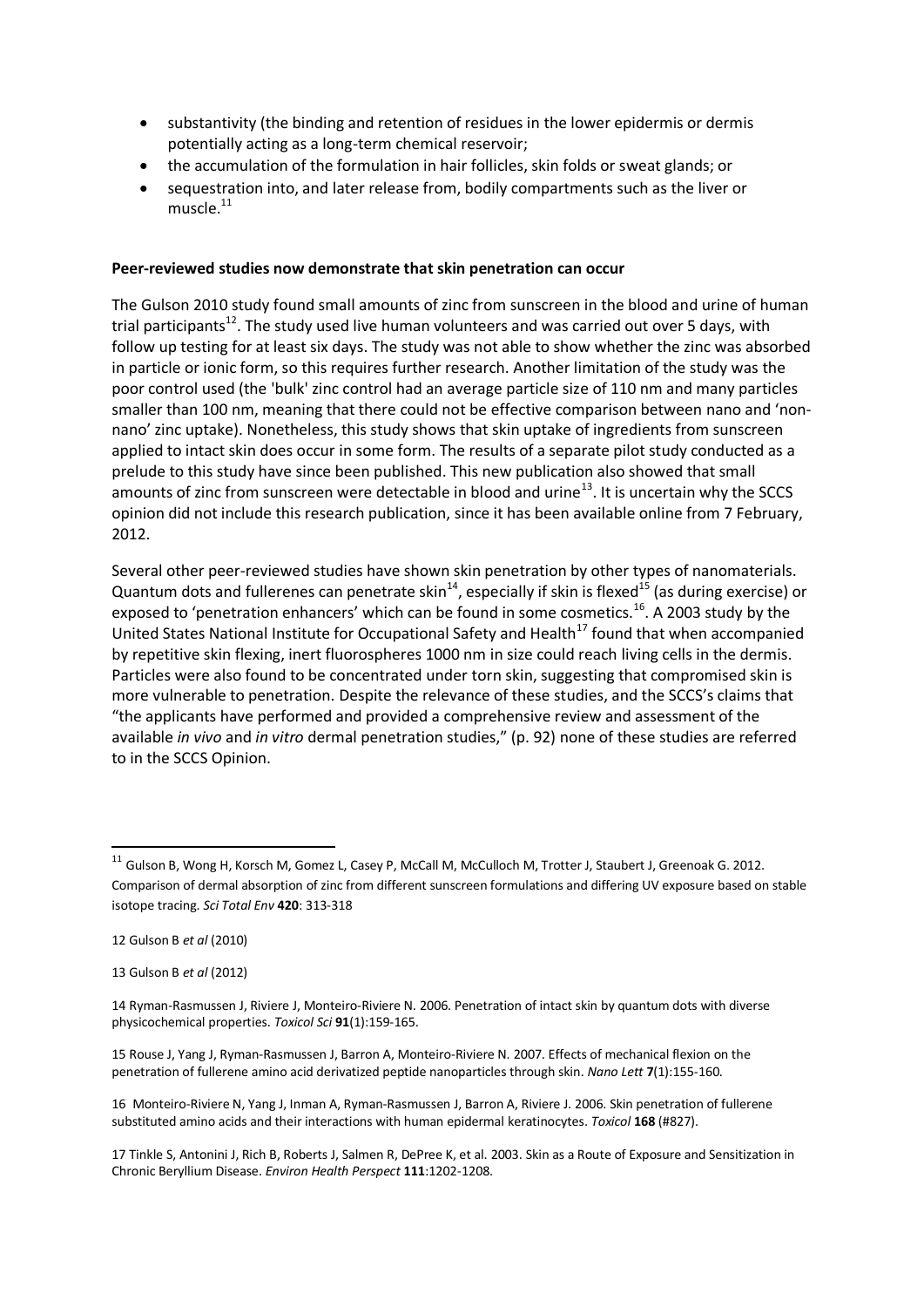### **Nanomaterials may react with other sunscreen ingredients**

The SCCS notes that:

*"a re-evaluation may be needed in the case of use of other specific coatings, which can promote the dermal penetration of ZnO particles (nano or non-nano)."*(p. 98)

Commentators have suggested that since nanomaterials are highly reactive, they may react with other sunscreen ingredients and become coated with proteins or lipids. For example, the rapid formation of a 'protein corona' is well recognised.<sup>18</sup> A number of papers have demonstrated the strong affinity that nanomaterials have with proteins.<sup>19</sup> It is therefore possible that nanomaterials in sunscreens will be coated in proteins (picked up either in sunscreens or from the skin surface). This could make it less likely that zinc oxide in nanoparticle form will ionise when in contact with the skin. A protein coating may also affect the extent of skin penetration<sup>20</sup>, as well as the toxicity of individual nanoparticles.<sup>21</sup> However, the key implication is that if skin penetration does occur, it could be in nanoparticle form, rather than as ions.

### **Studies do not consider the role of penetration enhancers**

The SCCS notes that:

*"Any cosmetic products containing ZnO particles (nano or non-nano) with coatings that can promote dermal penetration will also be of concern."* (p. 98)

The use of penetration enhancers is extremely widespread in the cosmetics industry. A 2009 survey by FoEA found penetration enhancers in seven out of ten of the products assessed.<sup>22</sup> 'Penetration enhancers' are chemicals that alter skin structure, allowing other chemicals to penetrate deeper into

 $18$  Turney, J. (2009) Nanomaterials, Section 4.1: How do nanoparticles interact with proteins? http://ec.europa.eu/health/scientific\_committees/opinions\_layman/nanomaterials/en/l-2/4.htm

<sup>19</sup> Linse, S. e*t al* (2007) Nucleation of protein fibrillation by nanoparticles, *PNAS*, **104**(21):8691-8696, [http://www.pnas.org/content/104/21/8691;](http://www.pnas.org/content/104/21/8691) Cedervall, T. e*t al* (2007) Understanding the nanoparticle–protein corona using methods to quantify exchange rates and affinities of proteins for nanoparticles, *PNAS*, **104** (7):2050-2055, http://www.pnas.org/content/104/7/2050

<sup>20</sup> See for example Zheng, D. *et al* (2012) Topical delivery of siRNA-based spherical nucleic acid nanoparticle conjugates for gene regulation, *PNAS,* July 6, 2012 http://www.pnas.org/content/early/2012/07/03/1118425109.abstract

<sup>21</sup> Webb, S. (2012) Coatings Influence Nanoparticle Toxicity, *Chemical & Engineering* News, January 18, 2012, http://cen.acs.org/articles/90/web/2012/01/Coatings-Influence-Nanoparticle-Toxicity.html

<sup>&</sup>lt;sup>22</sup> FoE (2009) Beauty industry backs high risk small particles: Controversial nano-ingredients found in big name brands,

http://nano.foe.org.au/sites/default/files/Background%20briefing%20nanoparticles%20in%20cosmetics%20N ovember%202009.pdf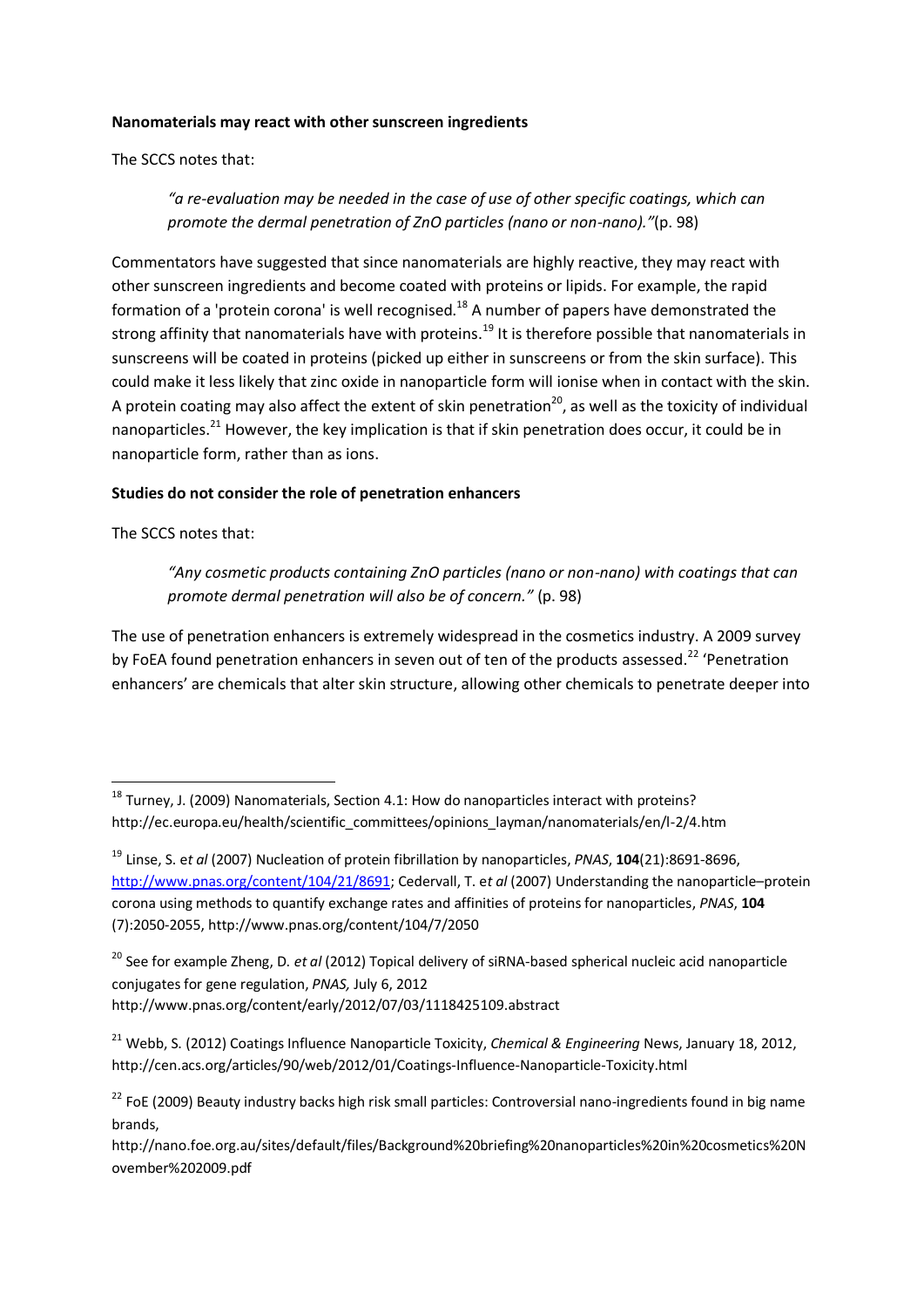the skin, and increasing the amounts of chemicals that reach the bloodstream.<sup>23</sup> Some chemicals that act as penetration enhancers are included in products to increase skin uptake of moisturisers or other active ingredients, whereas for other chemicals their ability to promote skin penetration is incidental. US researchers have found that penetration enhancers "greatly enhance" the uptake of carbon fullerene nanoparticles through skin.<sup>24</sup> However, to the best of our knowledge the influence of penetration enhancers hasn't been explored in relation to the vast majority of nano-ingredients now used in cosmetics.

Given the prevalence of penetration enhancers in the cosmetics industry, FoEA believe that is premature for the SCCS to conclude that skin penetration by nano zinc oxide does not occur, before the impact of these chemicals on skin penetration has been properly assessed.

### **There are no long-term** *in vivo* **studies looking at the extent of penetration into the basal skin layer**

While the 2010 Gulson study examined the presence of zinc isotope in blood and urine, it didn't examine how much of the zinc (present as either zinc oxide nanoparticles or ions) was absorbed into the basal skin layer.<sup>25</sup> This is important, because if zinc oxide nanoparticles are absorbed into the basal skin layer, the photocatalytic potential of ZnO to generate free radicals and damage active proteins and DNA will be dramatically increased.

Given the limitations of the data regarding skin penetration FoEA believes that it is premature for the SCCS to conclude that:

*"It is worth highlighting that this opinion has considered the small proportion of the absorbed Zn following dermal application of nano ZnO to most likely be a solubilised ionic form. This is in consideration of the solubility and dissolution aspects of ZnO described in section 3.1.6. However, if any new evidence emerges in the future to show that the translocating species were in the form of insoluble and potentially persistent nanoparticles, then the SCCS may consider revising the safety assessment of nano ZnO."* (p. 97)

FoEA believes that there is sufficient evidence to warrant a precautionary approach and that the SCCS should revisit this issue immediately.

<sup>&</sup>lt;sup>23</sup> e.g. Pont, A.R., Charron, A.R., & Brand, R.M. (2004) Active ingredients in sunscreens act as topical penetration enhancers for the herbicide 2,4- dichlorophenoxyacetic acid, *Toxicol Appl Pharmacol* **195**(3): 348- 354.

<sup>&</sup>lt;sup>24</sup> Monteiro-Riviere N, Yang J, Inman A, Ryman-Rasmussen J, Barron A, Riviere J. (2006) Skin penetration of fullerene substituted amino acids and their interactions with human epidermal keratinocytes. *Toxicol* **168**  (#827).

<sup>25</sup> Gulson B *et al* (2010)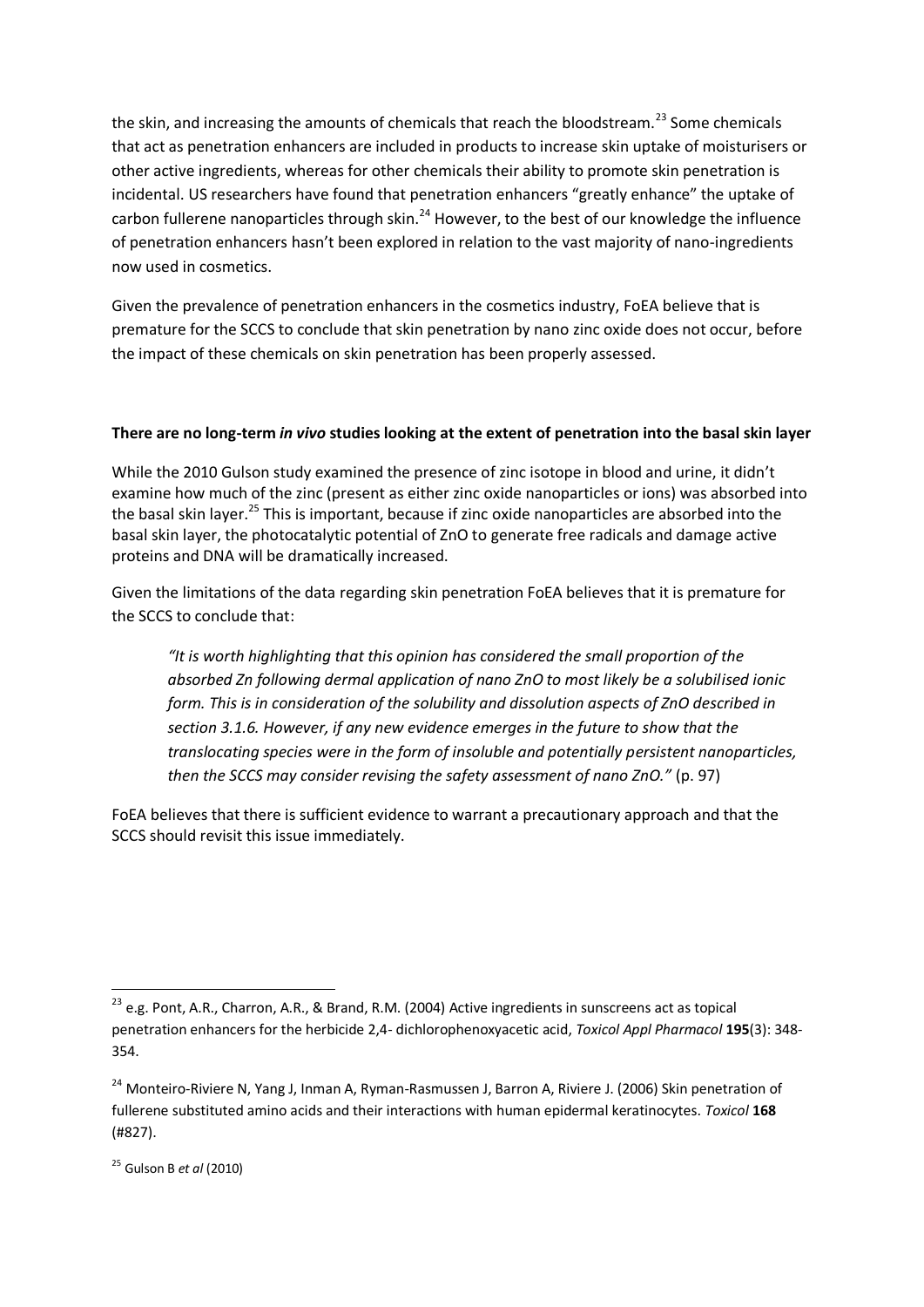# **3.3.13 Safety evaluation**

FoEA shares the SCCS's conclusion that:

*"the data provided on solubility are inadequate to draw conclusions on the dissolution of ZnO nanoparticles. It is the view of the SCCS that the solubility data as presented are insufficient. Furthermore, to enable proper estimation of consumer exposure to any partially dissolved and/or insoluble fractions, the information for nanomaterials to be used as cosmetic ingredients should be provided not only on solubility, but also on the dissolution rate since equilibrium solubility is normally not achieved in the body"* (p. 10)

Elsewhere in the document the SCCS states that:

*"The literature data and the data which were provided for this submission suggest that there is only minimal absorption and resulting systemic availability of zinc from application of ZnO nanoparticles containing sunscreens on the skin. Whether this zinc is available as zinc oxide nanoparticles or zinc ions has not been determined."* (p. 92)

Given the lack of supporting evidence, we believe it is irresponsible for the SCCS to conclude that:

*"until proven otherwise, it is assumed that any transdermal penetration following application the nano-ZnO containing cosmetic product is that of Zn ions released from the ZnO nanoparticles."* (p. 88)

# **3.3.14 Discussion**

### **Inhalation**

FoEA shares the SCCS's concerns about the use of ZnO nanoparticles in spray application (p.93).

### **Mutagenicity**

FoEA strongly disagrees with the SCCS's conclusion that:

*"where ZnO nanoparticles are applied on the skin in a sunscreen formulation, there is sufficient evidence to conclude that due to the very low if any systemic exposure, the risk to the consumer is negligible."* (p. 95)

As mentioned above, the vast majority of skin penetration studies have been extremely short term and *in vitro* -including the Nanoderm Project cited by the SCCS, where the maximum exposure time was 48 hours.<sup>26</sup> Furthermore, in their 2010 study Gulson *et al* observed that:

*"there are grounds which suggest that the amount of Zn absorbed from sunscreens may be somewhat larger than indicated by the blood results. A strong empirical support provided within the confines of this study for the possibility of additional Zn being deposited elsewhere in the body is that the amount of 68Zn detected in blood continued to increase 6 days after* 

<sup>&</sup>lt;sup>26</sup> Butz, T. et al (2007) NANODERM: Quality of Skin as a Barrier to ultra-fine Particles Final Report, http://www.unileipzig.de/~nanoderm/Downloads/Nanoderm\_Final\_Report.pdf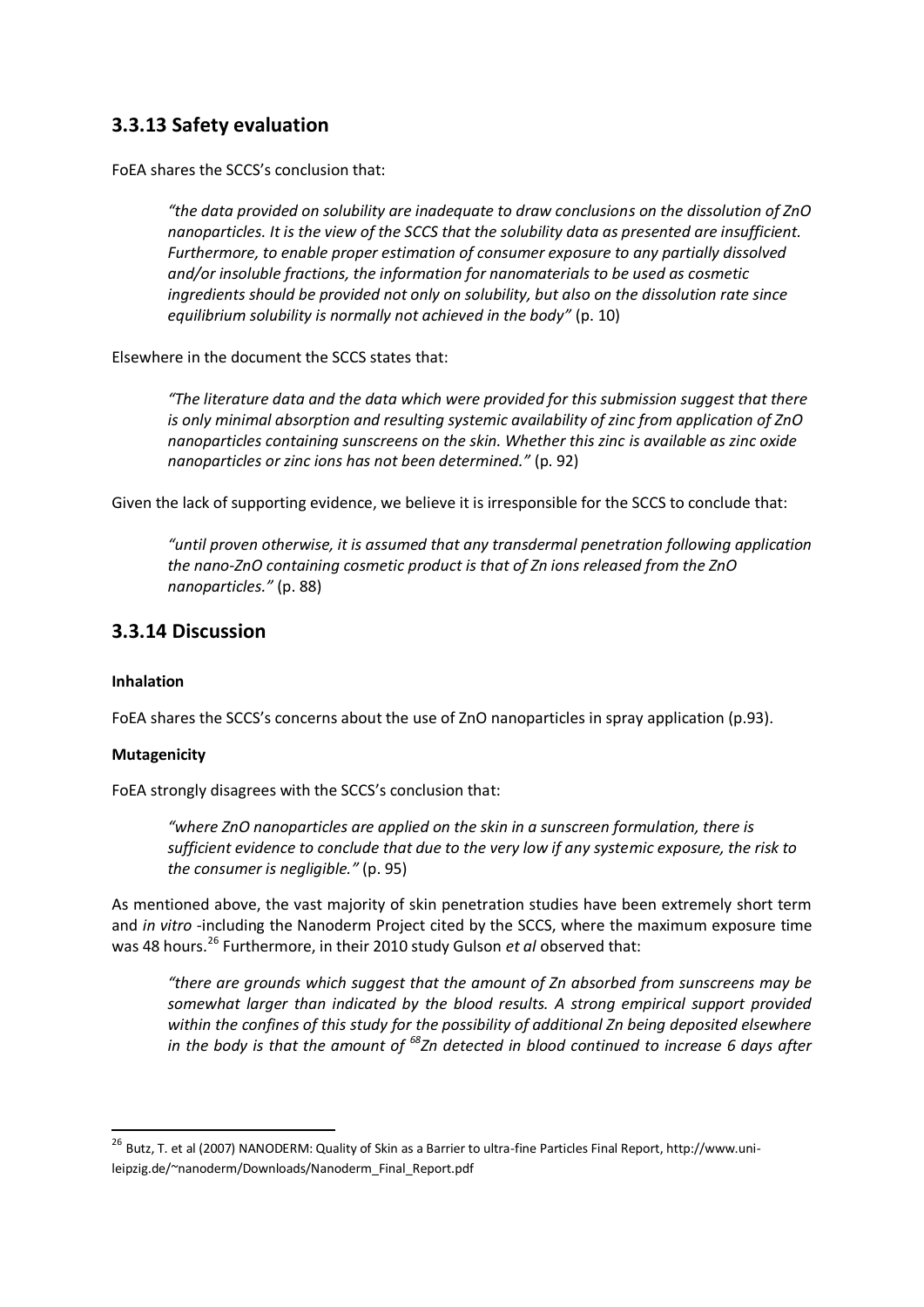*the last sunscreen application. 68Zn may have concentrated in particular tissues (e.g., epidermis, liver, muscle) with subsequent slow rerelease into the blood." 27*

This hypothesis is further supported by Gulson *et al'*s revelation in their 2012 research publication that levels of <sup>68</sup>Zn detected in blood was still increasing on the last day of monitoring at 14 days, rather than at the end of the 5-day exposure.<sup>28</sup>

FoEA believes that there is insufficient evidence regarding the fate of absorbed nano zinc oxide in the body to warrant the SCCS's conclusion that nano zinc oxide in sunscreens is safe.

### **Carcinogenicity**

FoEA is deeply concerned about the data gap regarding the carcinogenicity of nano ZnO and believes there is inadequate evidence to support the SCCS's conclusion that:

*"In view of the occurring dissolution of the ZnO nanoparticles it can be assumed that the carcinogenic risk is similar to the conventionally manufactured ZnO preparations."*(p. 95)

# **4. Conclusion**

FoEA shares the SCCS's conclusion that:

"*clear positive toxic responses in some of these tests clearly indicate a potential for risk to humans."* (p. 96)

### **Dermal exposure**

FoEA strongly disagrees with the assertion that "*from the available information, there is no indication for penetration of ZnO nanoparticles through the skin*" (p. 96) because of the limitations in skin penetration studies already outlined.

#### **Inhalation exposure**

FoEA shares the SCCS's conclusion that:

*"on the basis of available information, the use of ZnO nanoparticles in spray products cannot be considered safe."* (p. 96)

### **Overall conclusions**

*1. Does the SCCS consider zinc oxide in its nano-form safe for use as a UV-filter with a concentration up to 25% in cosmetic products taking into account the scientific data provided?*

 <sup>27</sup> Gulson, B. *et al* (2010)

<sup>28</sup> Gulson, B. *et al* (2012)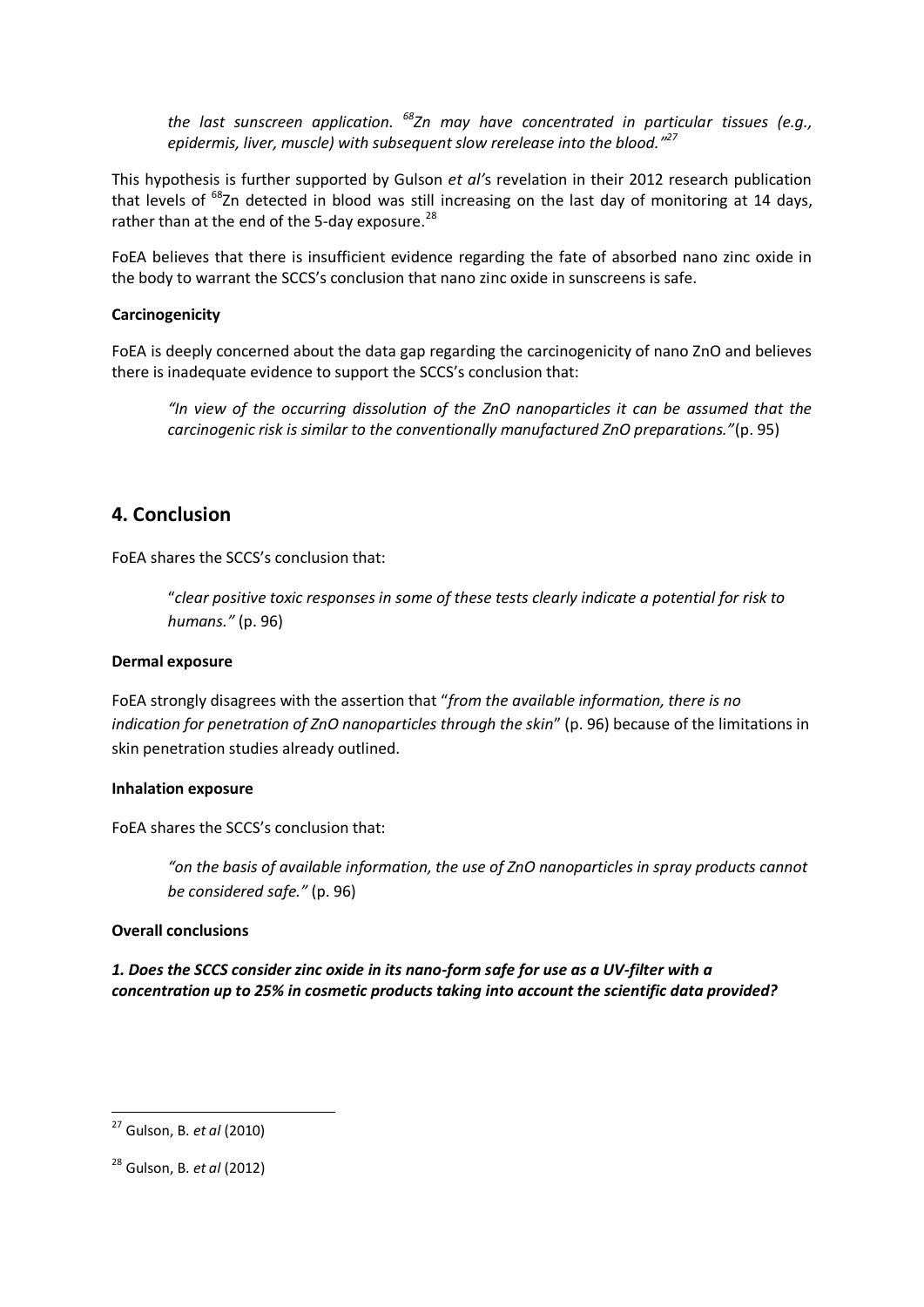The SCCS concluded that:

*"There is no evidence for the absorption of ZnO nanoparticles through skin and via the oral route. Even if there was any dermal and/or oral absorption of ZnO nanoparticles, continuous dissolution of zinc ions would lead to complete solubilization of the particles in the biological environment."* (p. 96)

FoEA believes that there is insufficient evidence to warrant these assumptions for the reasons outlined earlier. It is refreshing to see the SCCS acknowledge the wide gaps in certainty around many aspects of nano zinc oxide in this published opinion. However, FoEAis deeply concerned by the SCCS's conclusion that zinc oxide nanoparticles *"can be considered not to pose a risk of adverse effects in humans after dermal application"* (p. 97), given these acknowledged massive uncertainties.

Data gaps acknowledged in the Opinion include:

- *"the data provided on solubility are inadequate to draw conclusions on the dissolution of ZnO nanoparticles."*(p.10)
- *"no data available on* 
	- o *repeated dose (30 day) oral toxicity study*
	- o *sub-chronic (90 day) toxicity (oral,dermal)*
	- o *chronic (>12 months) toxicity"* (p.59)
- *"No data available on carcinogenicity"* (p. 68)
- *"No data specific for ZnO nanoparticles are available on reproductive toxicity"* (p. 68)
- *Phototoxicity/photoirritation and photosensitisation*

The SCCS notes that:

*"the risk assessment of nanomaterials is currently evolving. In particular, the toxicokinetics aspects have not yet been fully explored in the context of nanoparticles (e.g. the size dependency)."* (p. 97)

Given the acknowledged uncertainty, it is therefore difficult to draw broad conclusions about the safety of nano zinc oxide from the studies detailed in the opinion.

The SCCS also notes that:

#### *"long term stability of the coatings remains unclear"* (p. 97)

This is highlighted by a recent study which found that chlorine in swimming pools can strip the coating off titanium dioxide nanoparticles in sunscreens that protect against UV radiation, leaving them able to react with water to form free radicals. Free radicals are known to damage DNA, causing